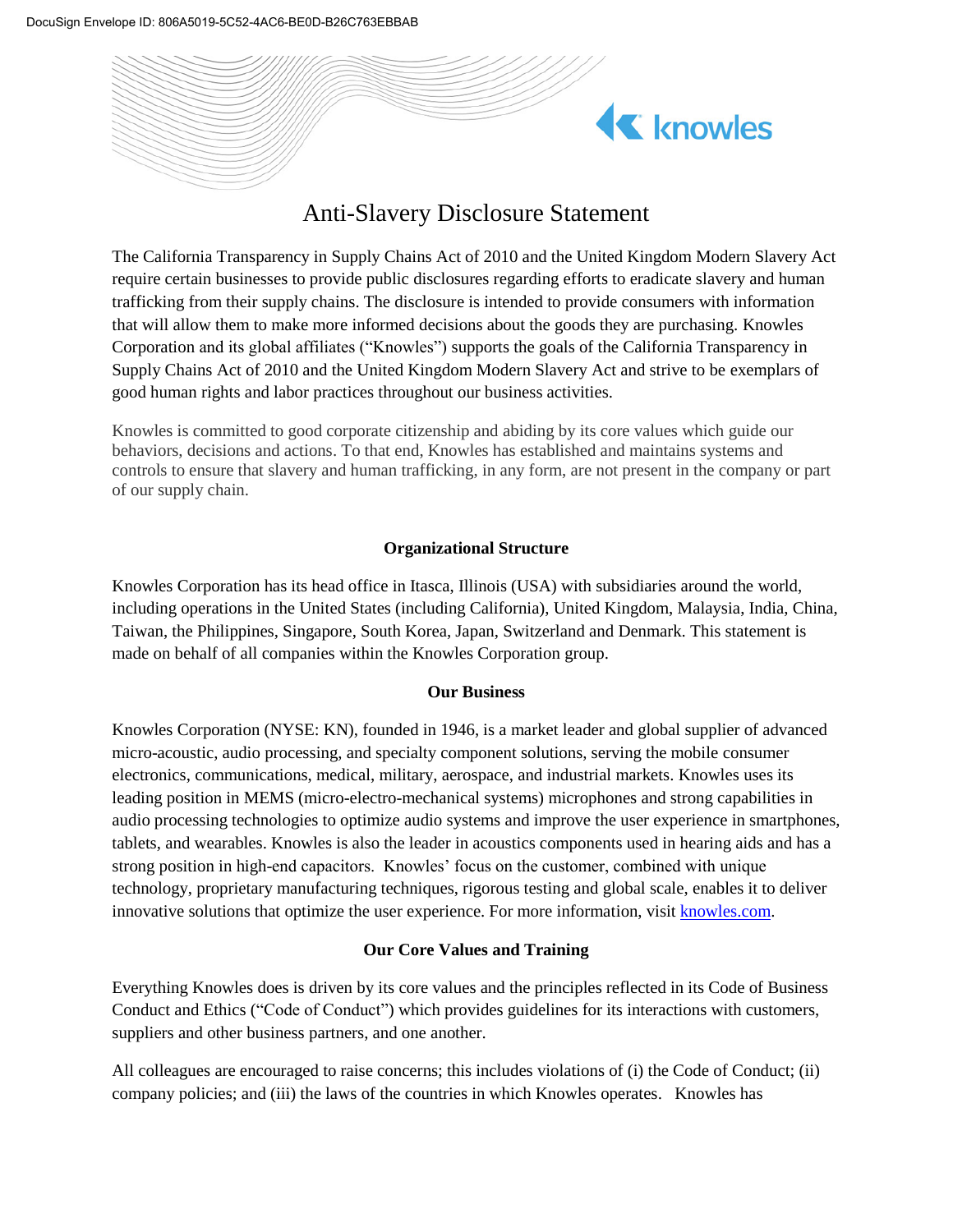

sophisticated reporting mechanisms in place to collect and relay information regarding potential violations to appropriate company resources for review and follow up.

Knowles conducts web-based and/or face-to-face training for employees to emphasize the importance of acting with integrity and in line with the Company's core values and Code of Conduct.

# **Our Suppliers**

Knowles Corporation works with a large number of suppliers. Knowles is committed to sourcing quality products from suppliers who share its ethical values. We work with suppliers for the sourcing of raw materials for the manufacture of our products and the procurement of goods and services needed for dayto-day business operations. Some of Knowles' suppliers are located in countries that may be more vulnerable to human rights abuses than others. That is why Knowles has endeavored to implement a zerotolerance policy for such abuses. Knowles (i) clearly communicates its expectations to suppliers to ensure adherence of its values and ethical standards; (ii) establishes appropriate policies and processes within its businesses to make sure that the products it is selling meet the highest standards; (iii) utilizes both internal and external resources to evaluate the factories of its suppliers based in higher risk countries and audit them against recognized industry standards; and (iv) requires compliance provisions and agreement with Knowles' Supplier Code of Conduct in its contracts with its suppliers.

For its sustainable logistics and quality management systems, Knowles has designed and implemented a number of processes to assess its supply chain partners. The focus areas included in the assessment process include, but are not limited to, commercial, compliance and quality assurance. All supplier agreements include language that requires all suppliers to obey national and regional statutory requirements in the country in which they are operating, including any applicable national laws regarding human trafficking, forced labor and other forms of modern slavery.

Should remediation be required, Knowles will work with its suppliers to improve their standards with corrective action plans and on-going reviews to ensure that its standards and policies are satisfied. Knowles aims to build relationships with its suppliers to ensure adherence to its values and ethical standards.

# **Anti-Slavery Policy**

The Knowles Corporation Anti-Slavery Policy reflects Knowles Corporation's zero tolerance approach to modern slavery.

Knowles has communicated its Anti-Slavery Policy to all employees, and to its suppliers and provides periodic training on its Anti-Slavery Policy.

All employees of Knowles Corporation are required to comply with our Anti-Slavery Policy at all times. Any breach of our Anti-Slavery Policy by an employee will result in disciplinary action against that employee.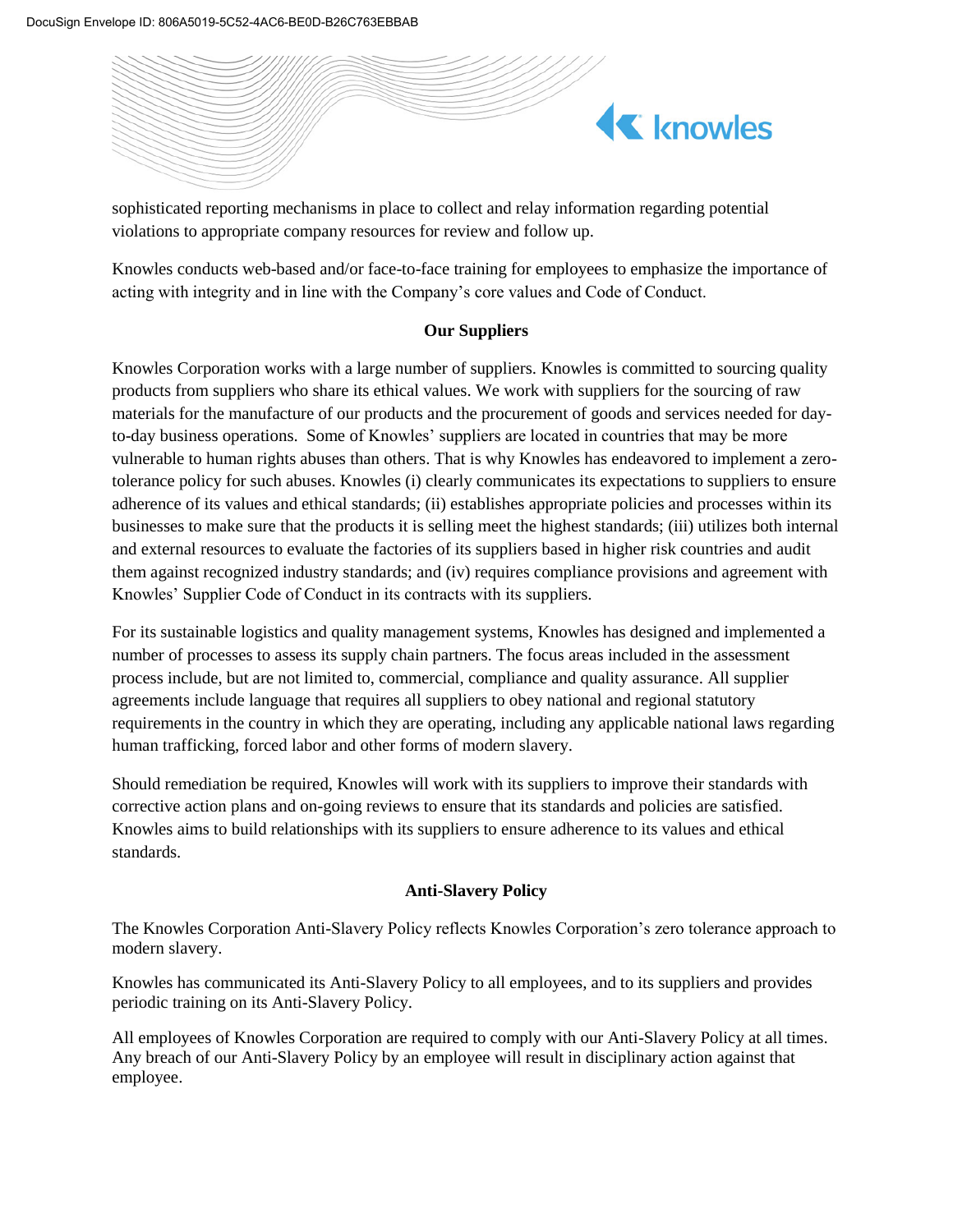

All of Knowles' suppliers are, likewise, required to comply with our Anti-Slavery Policy.

Our Anti-Slavery Policy is communicated and applicable to all suppliers of raw materials used for the manufacture of our products.

Our suppliers of goods and services for day-to-day business operations are also required to meet the compliance standards set out within the Anti-Slavery Policy. This may be achieved by requiring these suppliers to comply with our standard CSR requirements in the manner detailed above, or by reliance on the ethical codes and standards of these suppliers where appropriate.

Any failure of a supplier to meet the compliance standards set out within the Anti-Slavery Policy shall result in the immediate termination of any business relationship with that supplier.

# **Due Diligence Processes**

As part of our systems and controls to ensure modern slavery is not taking place within Knowles or its supply chains, Knowles has implemented the following processes and procedures:

- Appropriate vetting and due diligence in respect of all significant new suppliers.
- Whenever possible, Knowles maintains long standing relationships with suppliers, such relationships being based on good supplier performance and trusted compliance with Knowles' Supplier Code of Conduct and contractual requirements.
- Auditing and inspections of suppliers.
- Conducting risk assessments every year to identify those areas of the business that may be regarded as being at high risk of exposure to slavery, with such high risk areas being subject to additional safeguards.
- Reporting procedures for employees and suppliers that encourage the reporting of any incidents of potential, suspected, attempted or actual slavery involving the company.

# **Effectiveness**

Knowles conducts periodic supplier audits and, where issues are identified, it works with suppliers to ensure improvements are made. These audits include interviews with workers and the management, inspections of production sites and document reviews. Audit findings or non-conformances are prioritized based on risk. Should a critical issue be identified, Knowles would require a timely response from the impacted supplier, and if such supplier failed to adequately remediate the issue, the company would reevaluate its relationship with the supplier and, if necessary, terminate the supplier.